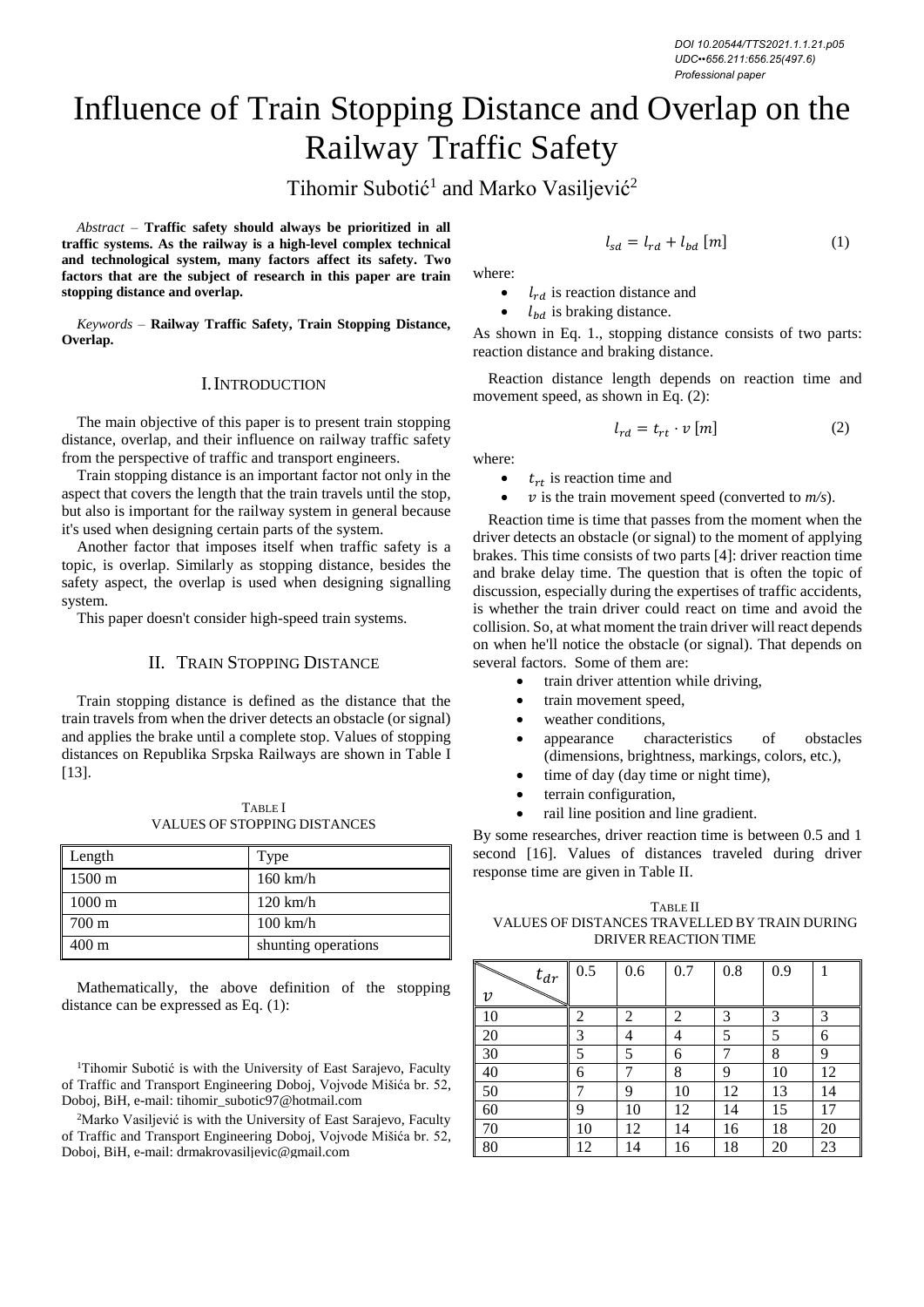| $\sqrt{90}$    | 13         | $1 \subset$ | 18 | 20 | $2^{\circ}$<br>ر ے | つぐ<br>ل ک |
|----------------|------------|-------------|----|----|--------------------|-----------|
| 100            | 14         |             | 20 | 23 | 25                 | 28        |
| 120            | $\sqrt{2}$ | 20          | 24 | 27 | 30                 | 34        |
| <sup>160</sup> | 23         |             | 32 | 36 | 40                 | 45        |

As already mentioned, when the train will stop depends not only on the driver and his response but also on the brakes and brake delay time. Brake delay time (for air brakes) for "P" type is usually between 3 and 6 seconds and for "G" type between 18 and 30 seconds [14]. Values of distances traveled by train during brake delay time for P and G types are shown in Table III (P) and Table IV (G).

TABLE III VALUES OF DISTANCES TRAVELLED BY TRAIN DURING BRAKE DELAY TIME FOR "P" TYPE

| $t_{bd}$         | 3   | 4   | 5   | 6   |
|------------------|-----|-----|-----|-----|
| $\boldsymbol{v}$ |     |     |     |     |
| <sup>10</sup>    | 9   | 12  | 14  | 17  |
| 20               | 17  | 23  | 28  | 34  |
| 30               | 25  | 34  | 42  | 50  |
| 40               | 34  | 45  | 56  | 67  |
| 50               | 42  | 56  | 70  | 84  |
| 60               | 50  | 67  | 84  | 100 |
| 70               | 59  | 78  | 98  | 117 |
| 80               | 67  | 89  | 112 | 134 |
| - 90             | 75  | 100 | 125 | 150 |
| 100              | 84  | 112 | 139 | 167 |
| 120              | 100 | 134 | 167 | 200 |
| 160              | 134 | 178 | 233 | 267 |

TABLE IV VALUES OF DISTANCES TRAVELLED BY TRAIN DURING BRAKE DELAY TIME FOR "G" TYPE

| ↖<br>$t_{bd}$              | 18  | 20  | 22  | 24   | 26   | 28   | 30   |
|----------------------------|-----|-----|-----|------|------|------|------|
| $\boldsymbol{\mathcal{V}}$ |     |     |     |      |      |      |      |
| 10                         | 50  | 56  | 62  | 67   | 73   | 78   | 84   |
| 20                         | 100 | 112 | 123 | 134  | 145  | 156  | 167  |
| 30                         | 150 | 167 | 184 | 200  | 217  | 234  | 250  |
| 40                         | 200 | 223 | 245 | 267  | 289  | 312  | 334  |
| 50                         | 250 | 278 | 306 | 334  | 362  | 389  | 417  |
| 60                         | 300 | 334 | 367 | 400  | 434  | 467  | 500  |
| 70                         | 350 | 389 | 428 | 467  | 506  | 545  | 584  |
| 80                         | 400 | 445 | 489 | 534  | 578  | 623  | 667  |
| 90                         | 450 | 500 | 550 | 600  | 650  | 700  | 750  |
| 100                        | 500 | 556 | 612 | 667  | 723  | 778  | 834  |
| 120                        | 600 | 667 | 734 | 800  | 867  | 934  | 1000 |
| 160                        | 800 | 889 | 978 | 1067 | 1156 | 1245 | 1334 |

Reaction distance can be simply calculated by summing values from Table II and Table III (or IV). It's important to mention

that input data for reaction distance calculations (except movement speed) is empirical.

The difficult part in train stopping distance determination is the calculation of train braking distance. More precise results require more input factors that affect braking. In this paper, several equations for the determination of train braking distance are presented. The first model is given in Eq. (3) [3], [10]:

$$
l_{bd} = \frac{v^2}{2 \cdot (a + g \cdot \tan \alpha)} [m] \tag{3}
$$

where:

- $a$  is deceleration provided by the braking system,
- $q$  is gravitational acceleration,
- $\alpha$  is the angle of the gradient.

Next model is Maison's formula, given in Eq. (4) [15]: for freight trains (*v<70 km/h*):

$$
l_{bd} = \frac{4.24 \cdot v^2}{10^3 \cdot \varphi \cdot p_k + 0.0006 \cdot v^2 + 3 - i} [m] \qquad (4)
$$

where:

- $\varphi$  is friction coefficient depending on gradient (for  $i < 15\%$ <sub>0</sub>  $\Rightarrow \varphi = 0.10$ ;  $i > 15\%$ <sub>0</sub>  $\Rightarrow \varphi = 0.10 \div$ 0.00133),
- $i$  is gradient,
- $p_k$  is braking percentage.

Pedeluck's empirical model for passenger trains (*v=70*÷*140*   $km/h$ ) is shown in Eq. (5) [15]:

$$
l_{bd} = \frac{\varphi \cdot v^2}{1.093 \cdot p_k + 0.127 - 0.235 \cdot i \cdot \varphi} [m] \qquad (5)
$$

Minden models for passenger and freight trains are presented in Eq. (6) and Eq. (7) [15]:

for passenger trains:

$$
l_{bd} = \frac{3.85 \cdot \nu^2}{\left[ 6.1 \cdot \psi \cdot \left( 1 + \frac{p_k}{10} \right) \right] + i} [m] \tag{6}
$$

for freight trains:

$$
l_{bd} = \frac{3.85 \cdot v^2}{5.1 \cdot \psi \cdot \sqrt{p_k - 5} + i} [m] \tag{7}
$$

where:

 $\psi$  is the parameter which values are between 0.5 ÷ 1.25 (concerning the brake type characteristics).

In eastern literature and researches, Method PTR is generally recommended. The total braking distance can be calculated as shown in Eq. (8) [19], [22]:

$$
l_{bd} = \sum_{q=1}^{n} \frac{4.17 \cdot (v_{p}^{2} - v_{k}^{2})}{b_{T} + w_{ok} + i} [m]
$$
 (8)

where: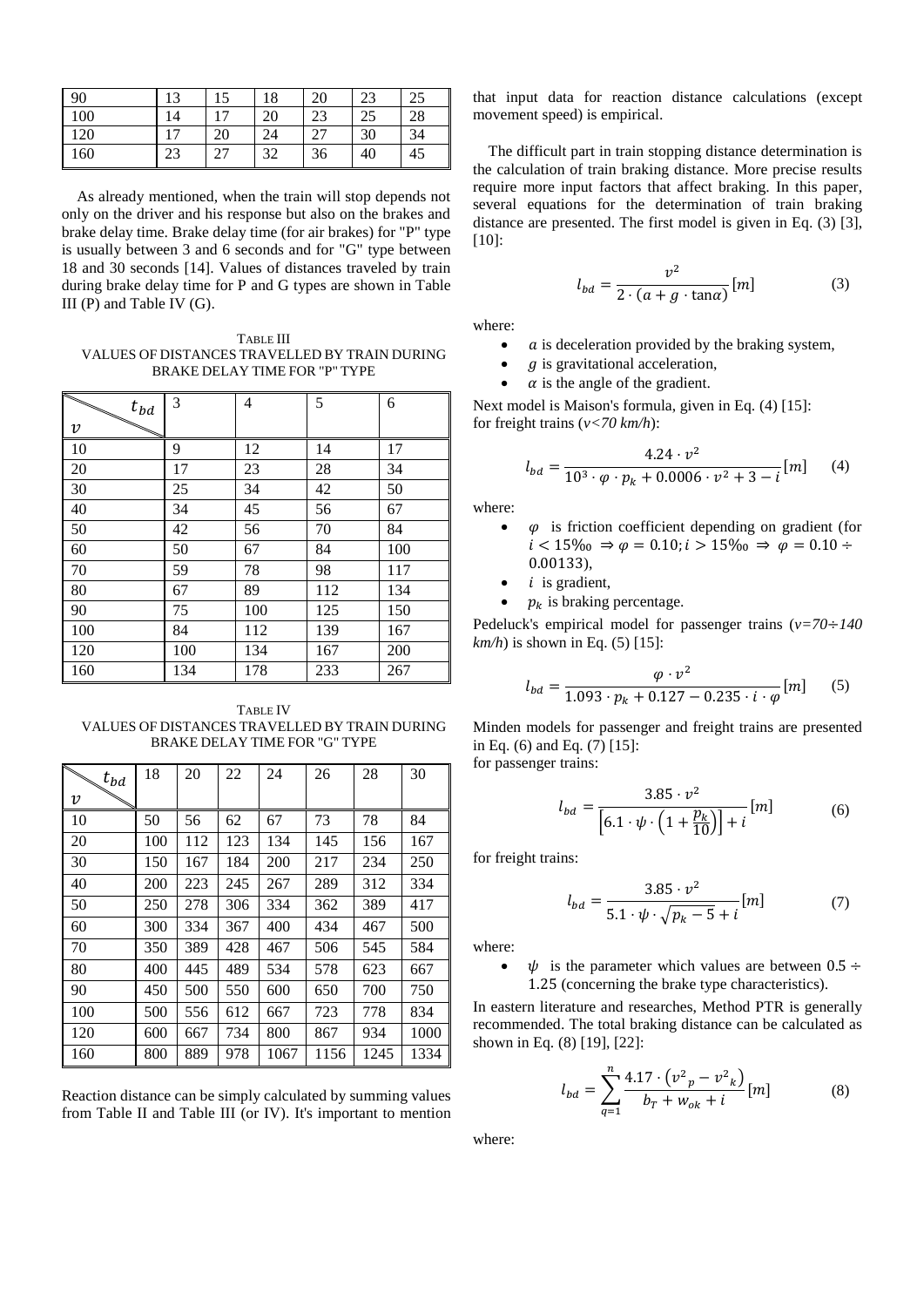- $n$  is the number of  $q$  intervals,
- $v_n$ ,  $v_k$  are initial and final movement speed in *q* interval,
- $b<sub>T</sub>$  is specific braking force,
- $w_{ok}$  is specific main movement resistance.

Variation of the previous model is shown in Eq. (9) [20]:

$$
l_{bd} = \sum_{q=1}^{n} \frac{500 \cdot (v_{p}^{2} - v_{k}^{2})}{(b_{T} + w_{ok} + i) \cdot \theta} [m]
$$
(9)

where:

 $\theta$  deceleration provided by specific deceleration force  $(107 \div 120)$ .

The last model presented in this paper is shown in Eq. (10) [4]:

$$
l_{bd} = \frac{4.13 \cdot v^2}{\mu \cdot \delta \cdot p_k + w_{ok} + i} [m] \tag{10}
$$

where:

- $\mu$  is friction coefficient on the contact area between the train wheel and the brake pad,
- $\delta$  is pressure coefficient (can be calculated as the ratio of the specific braking force per braking pad and braked mass per braked axle [4]).

# III. OVERLAP

Overlap is defined as the length of track in advance of a "stop" signal, that must be clear. The main purpose of the overlap is to provide additional safety in case the train overruns a "stop" signal by a short distance due to any reason related to braking [6] or track condition. There're are two types of overlaps (Fig. 1): block overlap (BOL) and signal overlap (SOL).



Fig. 1. Overlap

On lines with short block sections, an entire block section could be used as an overlap [6].

On Republika Srpska Railways, the overlap is needed when the train has movement authority (except when passing the

station without stopping). In [9] is stated that block overlap on Republika Srpska Railways must be at least 50 meters long. Signal overlap, when used on the dead-end track, needs to be at least 100 meters long [8]. In normal conditions, overlap length should be between 100 and 200 meters, but no longer than 300 meters [8]. On special occasions, because of traffic circumstances, it can be shorter than 100 meters, but not less than 50 meters (there's an exception in block overlap where it can be shorter than 50 meters if line gradient after block signal is greater than 6 ‰, and speed isn't greater than 90 km/h) [8].

HŽ Infrastructure (Croatian infrastructure manager) recommends the length of the signal overlap to be 100 meters at the home signal when there isn't a shunt limit, and 50 meters if there're limits of shunt [2]. At the exit signal, signal overlap needs to be 100 meters long [2]. Block overlap is recommended to be at least 50 meters long (there is the same exception as on Republika Srpska Railways where it can be shorter than 50 meters if gradient and speed conditions are met) [2].

On German railways home and block signal overlap (called Durchrutschweg or D-Weg) is recommended to be between 100 and 200 meters depending on the point that needs to be protected and 50 meters for block signals that are only used for train separation with block length not shorter than 950 meters [5]. Behind exit signals, 200 meters is recommended for speed exceeding 60 km/h, 100 meters for speed not exceeding 60 km/h and 50 meters for speed not exceeding 40 km/h [5].

On Austrian railways, overlap (Schutzweg) behind main signals (entry/home, exit, block, etc.) is recommended to be 50 meters, or in special cases, due to physical space constraints, it can be 25 meters [1].

Overlap length on Russian railways (Защитный участок) needs to be at least long as the length of the braking distance provided by ALS (automatic locomotive signalling) emergency braking [21].

On NSW railways (in Australia), 300 meters is the minimum recommended for speed less than 60 km/h, 400 meters for speed between 60 and 80 km/h, and 500 meters for speed exceeding 80 km/h [12].

Generally, overlap length determination should be influenced by the following factors [7], [12]:

- historical precedents and experimental data,
- maximum line speed,
- permanent speed restrictions,
- train approach speed,
- emergency braking curves,
- gradient,
- train protection system,
- sight distance,
- weather conditions (where significant),
- physical space constraints (in stations).

## IV. INFLUENCE ON RAILWAY TRAFFIC SAFETY

Traffic safety should be the number one priority in all traffic systems. While managing traffic safety, the main rule that should be followed is that only improvement or maintenance of the current safety level is acceptable. Anything other than that shouldn't be allowed (reduction of traffic safety for cost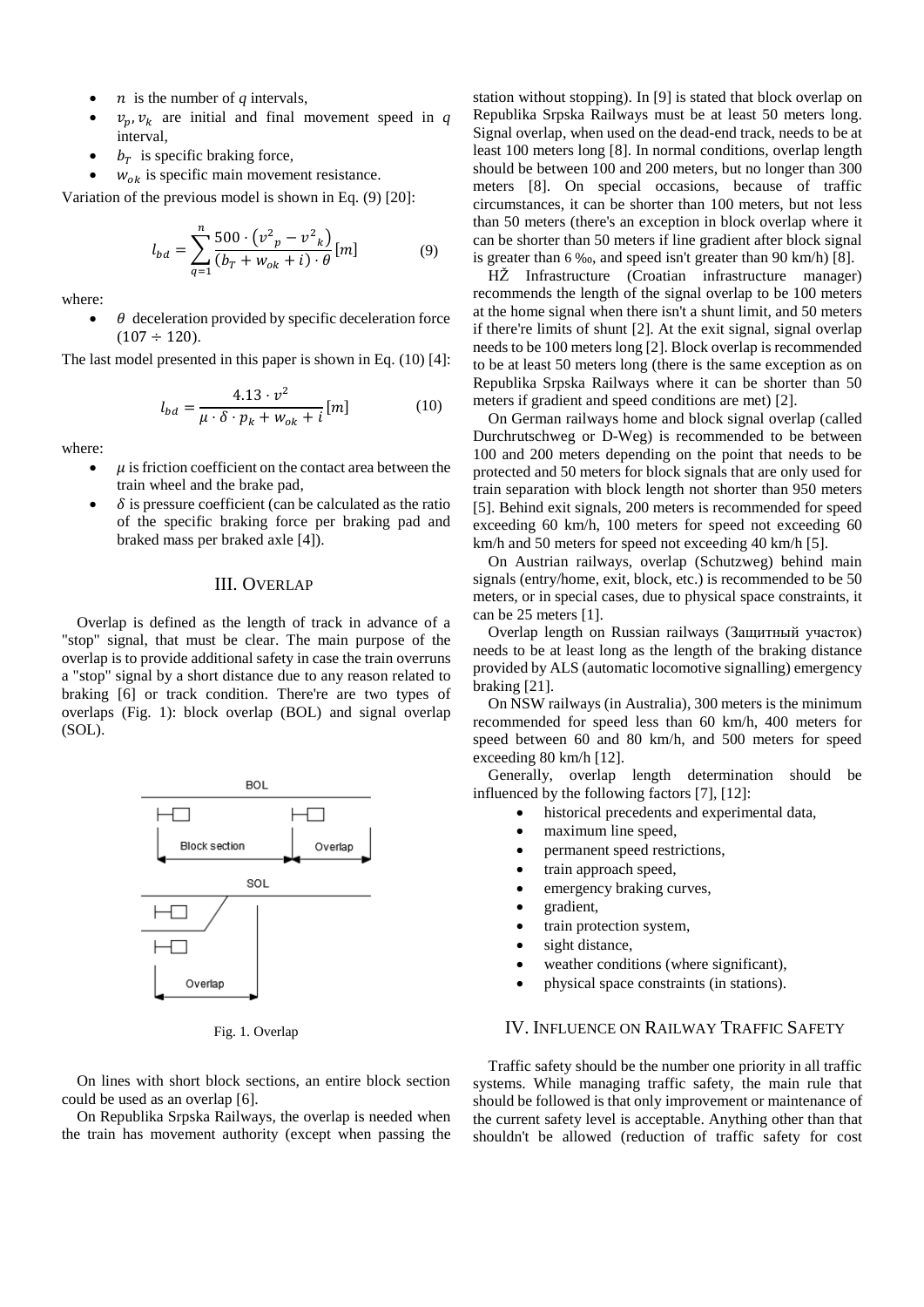reduction sake). Quantitatively, the traffic safety level is represented by the number of traffic accidents and levels of injuries. However, in some cases, it isn't recommended (or possible) to quantitatively determine the level of traffic safety due to a lack of relevant data or data in general. In this paper qualitative approach is used to provide some aspects of influences on railway traffic safety by train stopping distance and overlap.

Railway traffic is known for high-level safety compared to road traffic since railway traffic is using a predetermined path - a rail track. A predetermined path is an advantage when it comes to traffic safety, but it's also a shortcoming when it comes to mobility. Maintaining a high level of safety produces high costs, especially when it comes to infrastructure design and maintenance. One more reason why railway traffic has a high safety level is the usage of train movement authority. The train can move through the station or on an open line only if it has movement authority which can be granted only when there're no other trains, objects, or obstacles on the path.

Train stopping distance is the factor that greatly influences railway traffic safety. For trains to safely travel on railway, trains must be provided with sufficient distance in which to stop [3]. It's possible to classify two types of stopping distances. For railway systems, it's important to predetermine values of maximum stopping distances because they're used when designing certain parts of the system (for example block sections or overlaps). As already said, stopping distance length is affected by reaction and braking distances. When it comes to reaction distance, driver reaction distance is the factor that on first-hand doesn't seem to have a great influence on overall value, but if we take the worst possible outcome from Table II, for reaction time 1 second, the train travels almost 30 meters (for 100 km/h speed). If we take into account that this time is empirical and that in certain cases it can be longer, for example, if this time is 4 seconds (for same speed), driver reaction distance is over 100 meters. To keep this time as low as possible it's important for drivers to have full attention while driving. General conditions for drivers that should contribute to shorter reaction distances are: [11]:

- physical and mental requirements,
- appropriate education,
- appropriate training under qualified supervision for driving,
- possession of a professional license,
- possession of a driving license,
- possession of additional specific certificates.

Quality and comprehensive periodical control of physical and mental health greatly help in traffic safety maintenance. The brake delay time is part of reaction distance that isn't correlated to the human factor. It depends on the train brake system, train composition, and train type (passenger or freight) [4]. This time is also measured empirically. It depends on the time required for pressure increasement up to 95 % in brake cylinders and the breakthrough speed of the command execution [4], [14]. It's important to mention that this paper considerers only air brakes that are used on Republika Srpska Railways. Regular control and maintenance of brake systems should keep this time within its boundaries and with that, it'll undoubtedly provide shorter brake delay distances. The second part of the stopping distance,

braking distance has the main influence on train stops. As already shown in the models presented, all formulas are empirical. It's impossible to calculate braking distance without uncertainties. Besides human and brake system factors, the braking distance is affected and by some external factors, like main movement resistance force, gradient, and friction. For braking distance determination, especially for higher speeds and advance systems, simplified models shouldn't be used for calculations [4]. When rail and road vehicles (or pedestrians, cyclists, etc.) collides on (or outside of) level crossings stopping distance comes to the fore. Even if they are prescribed in advance, in the court of law, question, if the train could stop before the collision, is often. When it comes to level crossings, by BiH legislative, rail vehicles have right of way when encountering other vehicles (no matter from which side other vehicles are approaching the railroad), unless otherwise is specified by the sign [18]. This is confirmed by the Republika Srpska railway traffic safety act, where is stated that the train has right of way regarding other non-rail traffic units [17]. In [17] is also stated that pedestrians and cyclists are allowed to cross railroad only on level crossings. Knowing the previous article, if a collision occurs on an open rail line, outside of level crossing, there shouldn't be room for guilty of train drivers, regardless of the stopping distances, if they met all other railway traffic safety conditions (stated in [11], [13], [17]), especially if we take into account that on an open rail line, between stations, the train uses maximum speed allowed. On level crossings with the lowest level protection, "stop" signs are installed before the railroad, meant for road traffic users, who by themselves warn that stopping before the railroad is necessary. In most cases, when a collision occurs, the sight distance between rail and road units is too short for a train to stop. In addition to sight distances being too short, often physical obstacles, terrain configuration, rail line position, and adverse weather conditions further extend stopping distances. When designing block sections, each block length needs to be a minimum length as the longest stopping distance on that line.

Overlap is a component which length partially depends on stopping distance, but mainly on speed and gradient. Longer overlaps provide a higher level of safety but they take highly more infrastructure capacity. On block sections, they're used for authority granting to the next train (Fig.2.).



Fig. 2. Authority granting by overlap